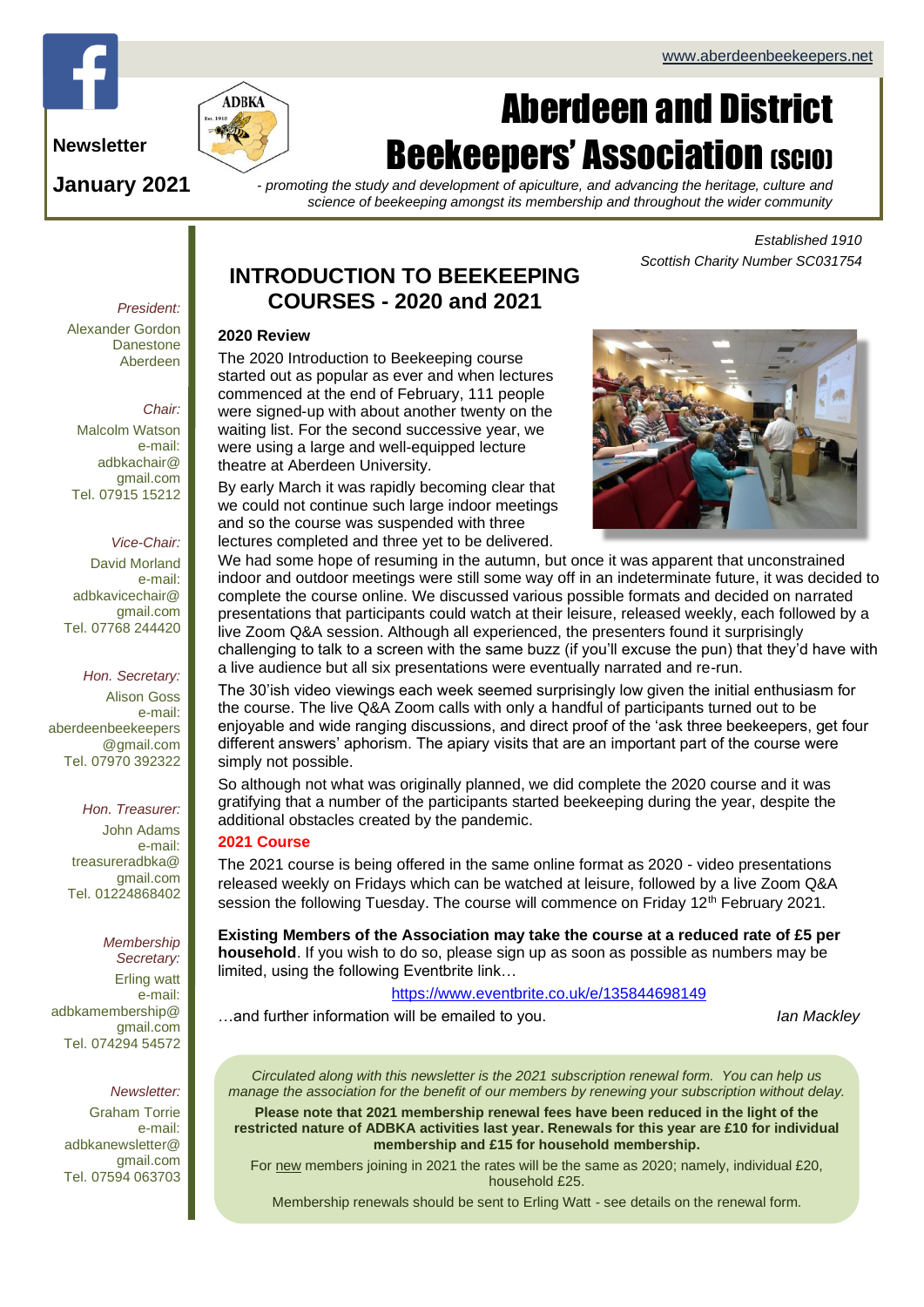# Page 2 of 4 ADBKA Newsletter

# FILM: **ODE TO BEEKEEPERS**

Documenting the activities of some well-known members of beekeeping groups in the north east of Scotland. Following the film, there will be a question-and-answer session with the producer of the documentary, Maxim Nekliudov.

Thursday 21 January 2021 at 7pm - Online

Numbers limited. Register for the event using Eventbrite. Connection details for the Zoom meeting will be sent to registered attendees two days before the event. [https://adbka-21jan2021.eventbrite.co.uk](https://adbka-21jan2021.eventbrite.co.uk/)

# TALK: **PREPARING FOR THE SEASON AHEAD**

Presented by **David Evans\***

Thursday 18 February 2021 at 7pm To book your place for this **online** talk please register at: [https://adbka18feb2021.eventbrite.co.uk](https://adbka18feb2021.eventbrite.co.uk/)



*\*David Evans is a Professor of Virology at St Andrew's University's School of Biology. He runs a team of researchers studying the biology of viruses in the Biomedical Sciences Research Complex (BSRC). Some of these researchers work on the biology and control of honey bee viruses.*

*His website at [www.theapiarist.org](http://www.theapiarist.org/) is one of the UK's most valuable online sources of beekeeping information and advice.*

# **Diary of a New-bee**

**2018** - I got into beekeeping thanks to two Bumblebees nests I discovered back in 2018, we had one in our cellar and one in the back garden.

It was fun just watching them go about their business and once they vacated their nest's I inspected these and was fascinated on their architecture skills. This then had me reading up about them online, that lead to Honeybees, that lead to deciding to learn more.

I first began checking out YouTube and watched countless videos from Beekeepers from all over the globe, I found a few I considered to be the most beneficial and followed them to see how they did things as everyone has their own take on certain aspects and procedures.

The ones I found most useful from the UK are Black Mountain Honey, Norfolk Honey Company and Gwenyn Gruffydd who all cover various tips, techniques and reviews.

Richard Noel based in Brittany who shares his journey into commercial beekeeping with assistance from people like Michael Palmer as well as others.

The one I enjoyed most is Vino Farm based in Massachusetts as each of his 5 seasons are in separate playlists so you see him going from his first hive/s and his 2020 season.

His overwintering set-up is more than we should ever need but the fact that he documented every decision on set up, equipment, his failures and success meant you saw how things can change season to season and hive to hive.

I only wish I had gone through all these videos before I got my first bees in 2019, but that's a lesson I learned.

I started looking at equipment and found a good deal on some 2nd hand Smith hives parts that would be enough for one large hive or two smaller ones. All parts were thoroughly cleaned with a mixture of Soda crystal baths as well as steam cleaning with an eke I made out of scrap timber and a paint steamer.

I then bought the remaining basics, smoker, jacket, hive tool, foundation etc and had everything ready with plans to start in 2019.

> In next month's newsletter, find out how John got on **John Beagrie** with his first beekeeping season, and what part an inattentive tractor driver played in his fortunes.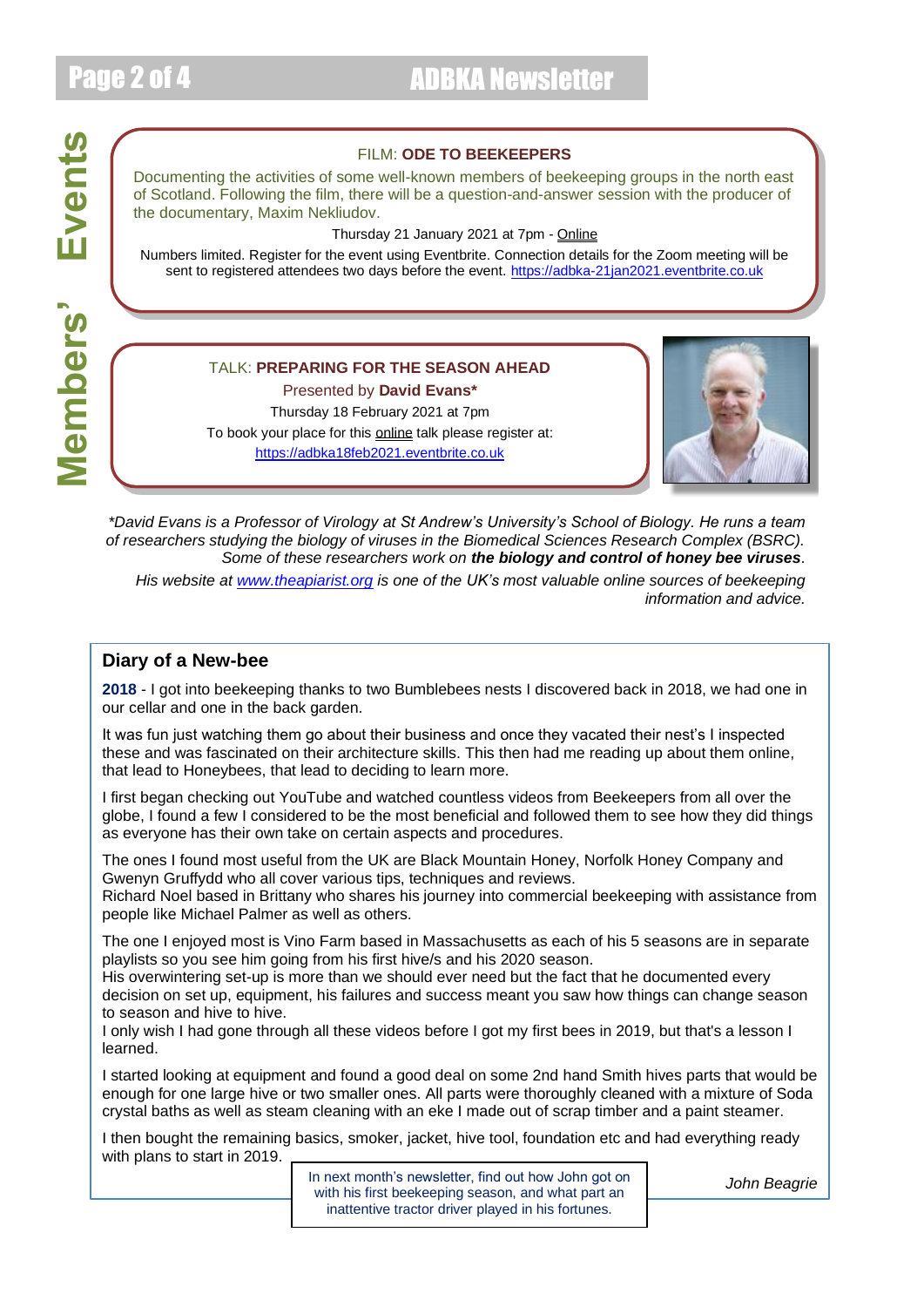# Page 3 of 4 ADBKA Newsletter

# **OUR BEEKEEPING YEARS - 2020, PART 4**

*Thank you to everyone who provided stories of their beekeeping year. Here is the last compilation in the series.*

#### **Newmachar, with a heather spot near Strathdon, eight hives, four years' experience**

I was keen to extract a good *OSR crop, manage swarms* without doubling my hive count (split/artificial swarm) and without removing queens and impacting colony strength (nuc method) so planned to make use of the Demaree method and vertical splits this year (possibly more hassle than regular splits but..). Having always been in reactive mode with swarm control while learning over the last three seasons I wanted this year to try to be marginally ahead of the bees and intervene prior to the presence of swarm cells.

I also wanted to finally crack *queen rearing* through grafting to bring on nucs quickly from my preferred queens and the same for any vertical splits.

Finally I wanted to *take more hives to the heather*, and for them to do well and also generally reduce the amount of *faff* in my beekeeping.

So how did I get on...?

*The OSR crop* was excellent; an average of about 30 kg per hive was extracted. However, some of it crystallised and I lost a few supers to this which the bees are now enjoying as autumn feed. From Murray McGregor's Tweets I have since learned this might be due to adding empty supers between the brood and filling supers, apparently on cold spring nights the bees will move right down into the brood nest in that situation, allowing the honey up top to cool. If done the other way around there is a good chance they will stay on the honey frames and keep it warm.

*Swarm control* – I don't think I lost any, and my proactive Demaree'ing was mostly successful, although my drones would disagree. Demaree'ing also worked nicely with my other objective of queen rearing, the top ("queenless") boxes I found readily drew out queen cells. I introduced these ripe cells into nucs and the queenless parts of vertical splits and got quite a few mated successfully – it's very satisfying marking a laying queen which you grafted as a larva! However I have now failed for three seasons to get a mated queen from an Apidea, I'm not really sure why!

*Heather* – I took four hives up rather than last year's two, and they did very well, which is nice as my summer crop would be pretty abysmal otherwise. It's a lot of work but fantastic to get out into the hills and see bees do what they do best when the colony sizes are at their peak.

*Faff* – perhaps the faff per hive has reduced, but number of hives has increased so total faff has remained constant!

I learned not to put all your eggs in one basket with respect to the Scottish weather. Having a large number of grafted queens is all well and good, but if it's raining for the three weeks when they all need to mate then you have a problem. Plan subsequent rounds of grafts just in case. By the same token, for a summer harvest splitting hives between heather and lowlands seems to be a good strategy.

I also learned that uniting two strong colonies too early in the season can have consequences – a colony can go into swarm mode with a queen of the current year in the hands of a reckless beekeeper!

#### **Westhill, six hives, sixteen years' experience**

The average temperament of my bees seems to have deteriorated over the past few years, so my strategic goal was stock improvement. I therefore planned to work on my queen rearing and I successfully produced several mated queens from my preferred colonies by grafting and using mininucs. This was a considerable improvement on my previous efforts, probably helped by the good weather in late May and June; a couple of mini-nucs only took 11 days from emergence to lay, with most nucs in the 16-19 day range at that time. I learned not to rush grafting and to really pay attention to handling the larvae delicately. I also introduced some Colonsay 'black bee' lineage to further refresh the gene pool.

I had a number of 'surprises' (mistakes?), including finding a marked queen ON TOP of the queen excluder (possibly she had squeezed through but I think more likely was due to careless stacking of hive parts in the previous inspection), a mated queen flying off never to be seen again as I rather clumsily tried to get her into an introduction cage, and catching a swarm in a nuc only for it to leave again after a couple of hours (and be re-caught down the road later).

I have enjoyed several webinars put on by various associations across the UK and Ireland, and have effectively 'been' to many more talks than in a normal year. As usual, they have offered both enlightenment and contradiction!